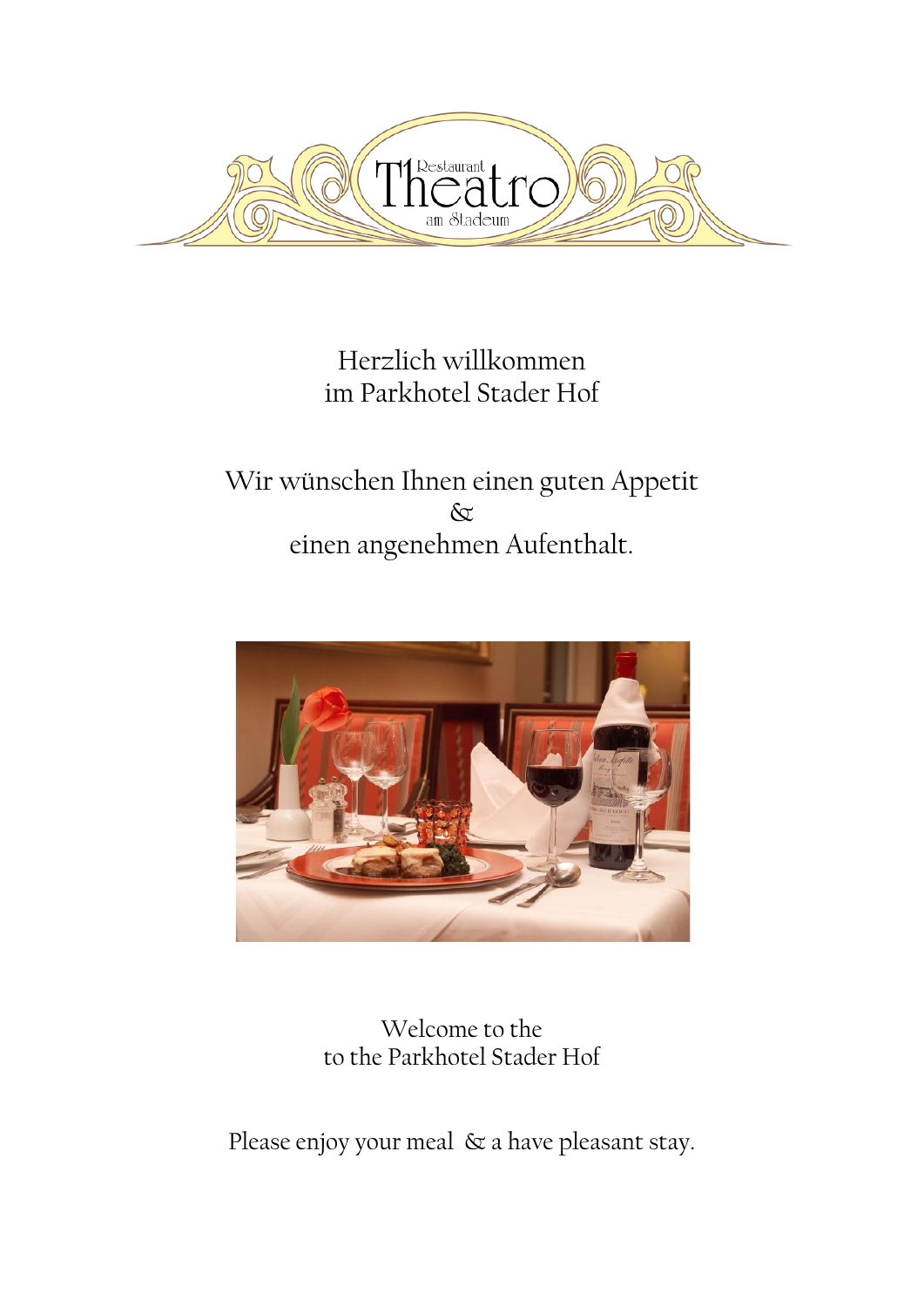

## **Vorspeisen / appetizer**

Citrus gebeizter Lachs mit Dillsenfsauce und Baby Leaf Salat 16,50 € citrus pickled salmon with dill mustard sauce and baby leaf salad

## **Suppe/ soup**

| Karotten-Ingwer-Suppe<br>mit dreierlei Karottenchips und Kürbiskernöl<br>carrot-ginger soup<br>with three kinds of carrot chips and pumpkin seed oil                                                                                                                                                                                                         | $13,50 \in$                                          |
|--------------------------------------------------------------------------------------------------------------------------------------------------------------------------------------------------------------------------------------------------------------------------------------------------------------------------------------------------------------|------------------------------------------------------|
| Fleisch / meat                                                                                                                                                                                                                                                                                                                                               |                                                      |
| Rumpsteak / rumpsteak<br>Kalbschnitzel/veal escalope                                                                                                                                                                                                                                                                                                         | $21,50 \in$<br>$19,50 \in$                           |
| wahlweise mit / optionally with:<br>Salat/salad<br>Pommes/fries<br>Speckbohnen/bacon beans<br>Rosmarinkartoffeln/rosemary potatos                                                                                                                                                                                                                            | $7,50 \in$<br>$2,50 \in$<br>$2,50 \in$<br>$2,50 \in$ |
| Burger Spezial<br>200g feinstes Rindfleisch im Briochebrötchen,<br>Barbecuesauce, knusprigen Bacon, Tomate, Gurke,<br>Salat und Taleggio überbacken,<br>dazu servieren wir Pommes frites<br>200g finest beef in brioche bun<br>with barbecue sauce, crispy bacon, tomato, cucumber,<br>lettuce and scalloped with Taleggio cheese<br>comes with French fries | $19,50 \in$                                          |

Altländer Apfelschnitzel mit Calvadossauce und Bandnudeln 21,50 € altländer apple schnitzel with calvados sauce and ribbon noodles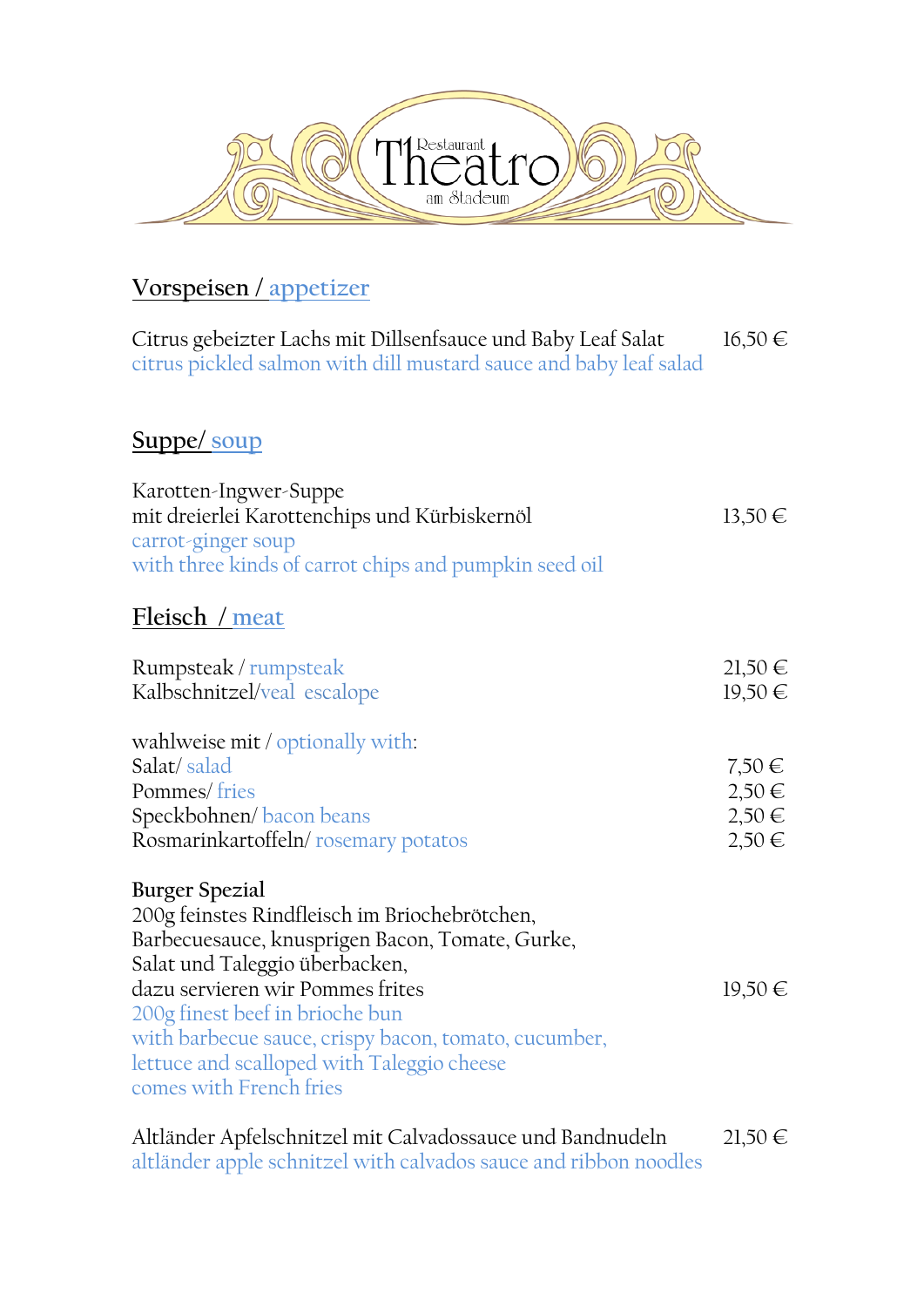

## **Fisch / fish**

| Gedünsteter Kabeljau mit glasierten Kaiserschoten,<br>dazu eine leichte Weißweinsauce und Schupfnudeln<br>Steamed cod with glazed snow peas,<br>served with a white wine sauce and Schupfnudeln                       | $24,50 \in$         |
|-----------------------------------------------------------------------------------------------------------------------------------------------------------------------------------------------------------------------|---------------------|
| Gebratener Wolfsbarsch<br>auf Rote Bete Risotto und glasierten Kaiserschoten<br>Roasted Sea bass on beetroot risotto and glazed snow peas,<br>served with a white wine sauce                                          | $25,50 \in$         |
| Salat/salad                                                                                                                                                                                                           |                     |
| Marktfrische Blattsalate mit Croutons und gerösteten Kernen<br>mit Walnussvinaigrette oder Joghurtsenfdressing<br>fresh lettuce with croutons and roasted kernels<br>(walnut vinaigrette or yoghurt mustard dressing) |                     |
| Kleiner Salat / small salad<br>Großer Salat / big salad                                                                                                                                                               | $7,50 \in$<br>9,50€ |
| Wahlweise dazu/ optional:                                                                                                                                                                                             |                     |
| - sautierte Riesengarnelen pro Garnele /<br>sautéed king prawn each<br>marinierter Feta und Oliven                                                                                                                    | 2,50€               |
| marinated feta cheese and olives<br>- gebratene Hähnchenbrust und Pilze /                                                                                                                                             | 4,50€               |
| roasted chicken and mushrooms                                                                                                                                                                                         | 5,50 €              |